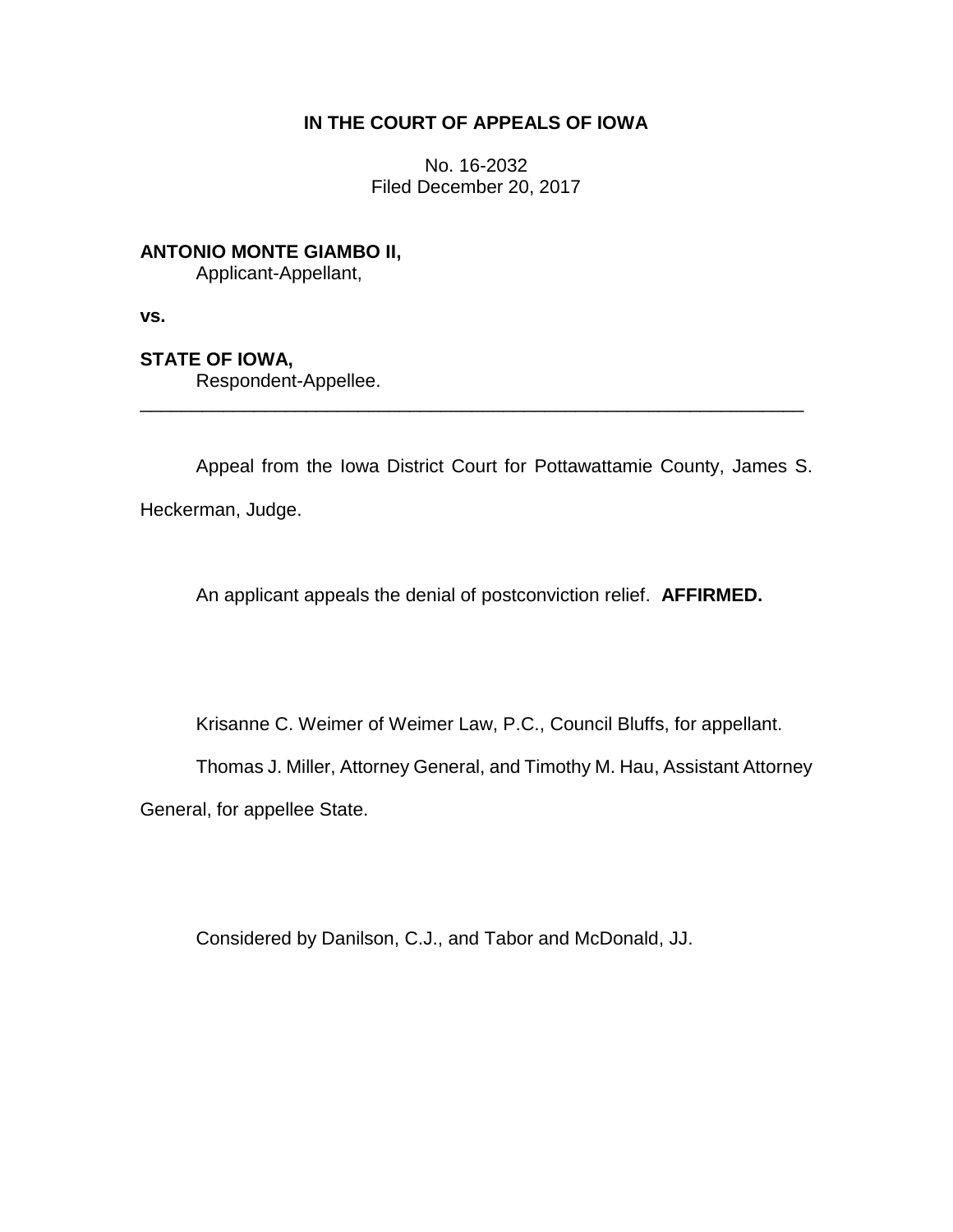#### **TABOR, Judge.**

With the jury waiting, Antonio Giambo II entered a plea agreement with the State that reduced his charge from third-degree sexual abuse, a class "D" felony, to assault with intent to commit sexual abuse, an aggravated misdemeanor. Following his guilty plea and sentencing, he unsuccessfully applied for postconviction relief (PCR) as a self-represented litigant.

Giambo now appeals the PCR court's denial of relief, claiming trial counsel had a conflict of interest and used threats to coerce his plea. Giambo additionally alleges his plea was coerced based on "a conflict of interest with anyone from the State Public Defender's office representing him at his January 2014 [criminal] trial because they were concurrently representing the alleged victim in other, unrelated cases." After reviewing the record, we affirm the PCR court's thorough and wellreasoned decision rejecting these claims. *See* Iowa Ct. R. 21.26(1)(a), (d), (e).

In a second issue, Giambo asserts his PCR counsel rendered ineffective assistance in multiple ways. Such claims are an exception to the rules of error preservation. *See Dunbar v. State*, 515 N.W.2d 12, 15 (Iowa 1994). Our review is de novo. *See Dempsey v. State*, 860 N.W.2d 860, 868 (Iowa 2015). "We must now decide whether these claims present grounds which may be addressed in this appeal or preserved for further postconviction proceedings." *Dunbar*, 515 N.W.2d at 15. Ordinarily, we preserve such claims to allow development of the facts surrounding counsel's conduct. *See State v. Rawlings*, 402 N.W.2d 406, 408 (Iowa 1987). But we may address claims where the record is sufficiently developed to resolve them. *State v. Johnson*, 784 N.W.2d 192, 198 (Iowa 2010). Here, the record is adequate to resolve all but one of these claims.

2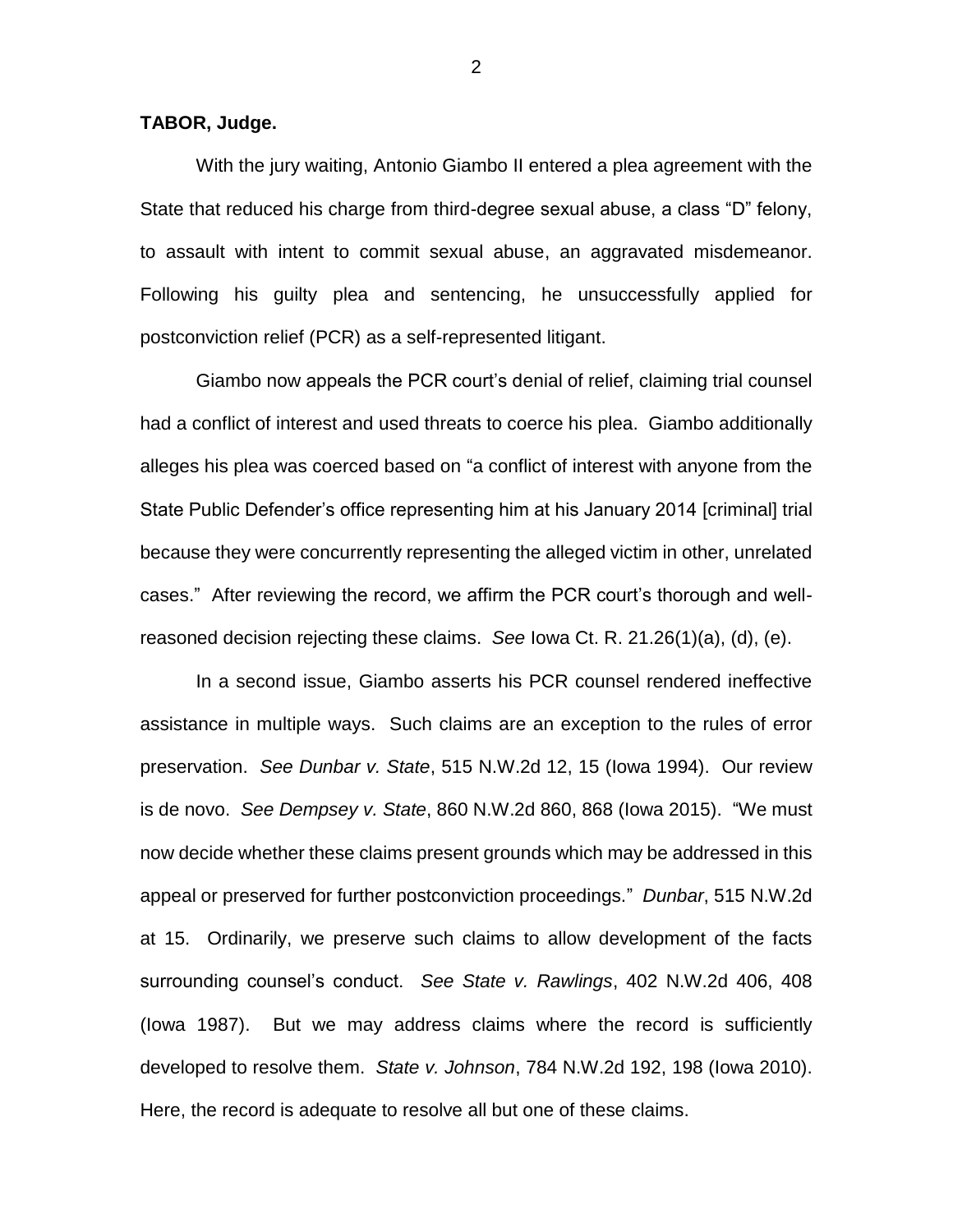To succeed, Giambo must establish (1) his PCR counsel failed to perform an essential duty and (2) that failure resulted in prejudice. *See Strickland v. Washington*, 466 U.S. 668, 687 (1984). "Reversal is warranted only where a claimant makes a showing of both elements." *Dempsey*, 860 N.W.2d at 868. If a claimant fails to establish one element, we need not address the other. *Id*.

Giambo first faults PCR counsel for not amending the self-represented application that failed to include a prayer for relief. We conclude Giambo was not prejudiced by counsel's omission because, after his PCR counsel filed a brief addressing Giambo's claims with a specific prayer for relief, the court considered and resolved the matters.

Giambo also contends PCR counsel failed to adequately investigate whether plea counsel had a conflict of interest. Because we agree with the PCR court's conclusion that this claim was meritless, PCR counsel did not breach a duty by curtailing further inquiry after she provided Giambo with transcripts refuting his conflict-of-interest claim. *State v. Hoskins*, 711 N.W.2d 720, 731 (Iowa 2006) (ruling counsel is not ineffective for failing to raise meritless issues).

Giambo next asserts PCR counsel failed to identify and present evidence on the issue of Giambo's reasonable ability to reimburse court-appointed trial attorney fees. Because such fee issues do not provide grounds for relief, this claim is also meritless. *See* Iowa Code § 822.2(1)(g) (2015).

Giambo next complains PCR counsel failed to challenge his trial counsel's ineffectiveness in allowing Giambo to enter a guilty plea without a factual basis. Determining a factual basis is a prerequisite for accepting a guilty plea. Iowa R. Crim. P. 2.8(2)(b). Where there is no factual basis and trial counsel allows a

3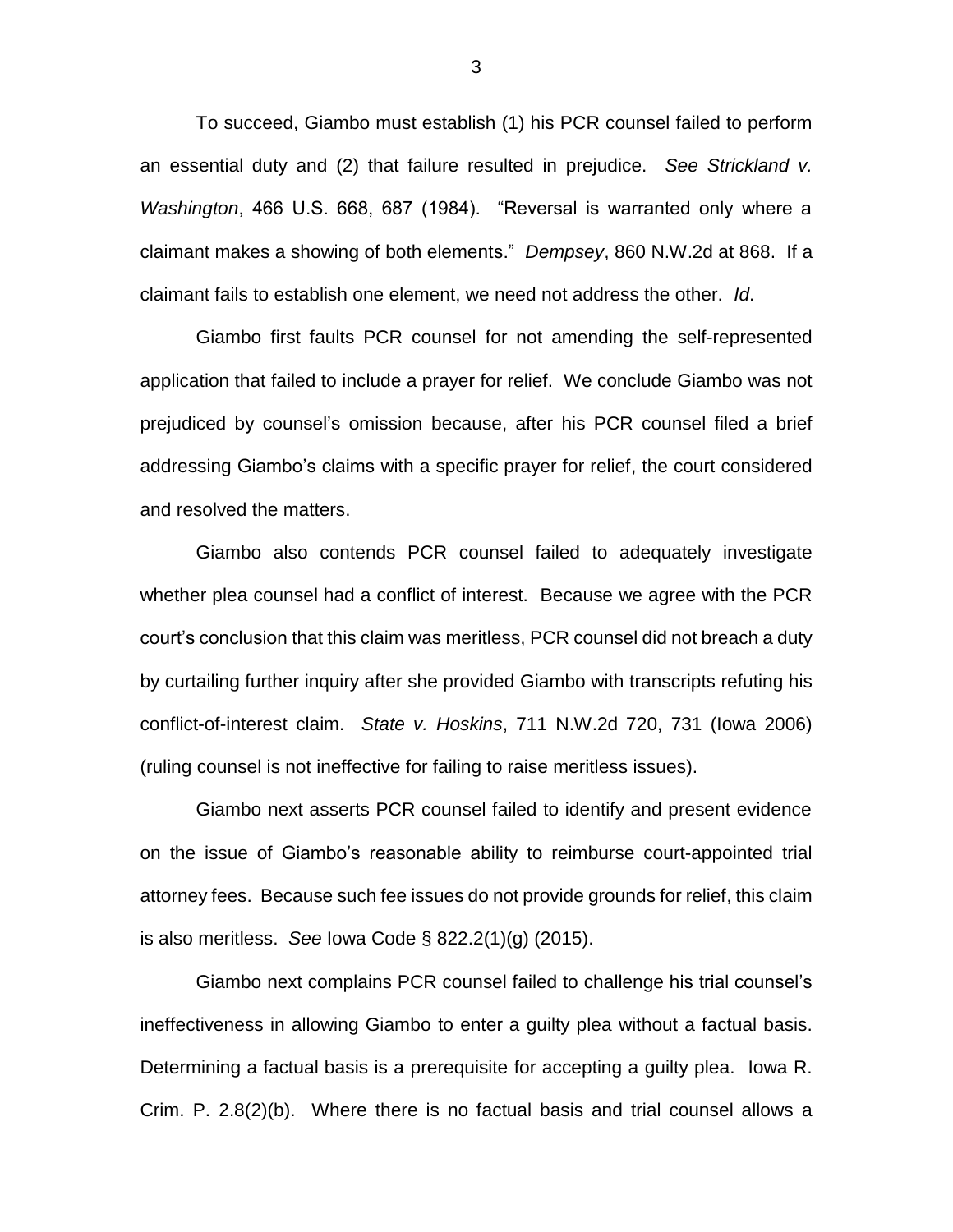defendant to plead guilty, trial counsel breaches an essential duty. *State v. Schminkey*, 597 N.W.2d 785, 788 (Iowa 1999). In such circumstances, we presume prejudice. *Id.* In deciding if a factual basis existed for Giambo's plea, we examine the record before the plea court, including the minutes of testimony, for sufficient proof supporting the conclusion Giambo assaulted the victim with intent to commit sexual abuse. *See* Iowa Code § 709.11 (2015); *State v. Keene*, 630 N.W.2d 579, 581 (Iowa 2001). The record need not contain "the totality of evidence necessary to support a guilty conviction, but only . . . demonstrated the facts to support the elements of the offense." *Rhodes v. State*, 848 N.W.2d 22, 29 (Iowa 2014) (citation omitted).

At the plea hearing, Giambo acknowledged the witnesses would testify consistently with the minutes of evidence. The minutes show the complaining witness would testify Giambo forced her into the bathroom of a vacant apartment, threatened her with a knife, and told her to "suck [him] off." He grabbed her and tried to kiss her. When Giambo pressed his penis against the corner of her mouth and cheek, she tried to bite it. She started to yell for help, but Giambo covered her mouth with his hand and demanded she undress for vaginal sex. He paused when he heard voices outside of the bathroom and threatened to kill her with his knife. Giambo then sexually assaulted her as she wept. After the assault, she called 911 and identified Giambo in a photographic line-up while she was at the hospital. Giambo's PCR counsel had no duty to raise this meritless issue—the minutes provided a factual basis for his plea.

Finally, Giambo asserts PCR counsel was ineffective in not challenging the plea court's failure to advise him of "the criminal penalty surcharge imposed by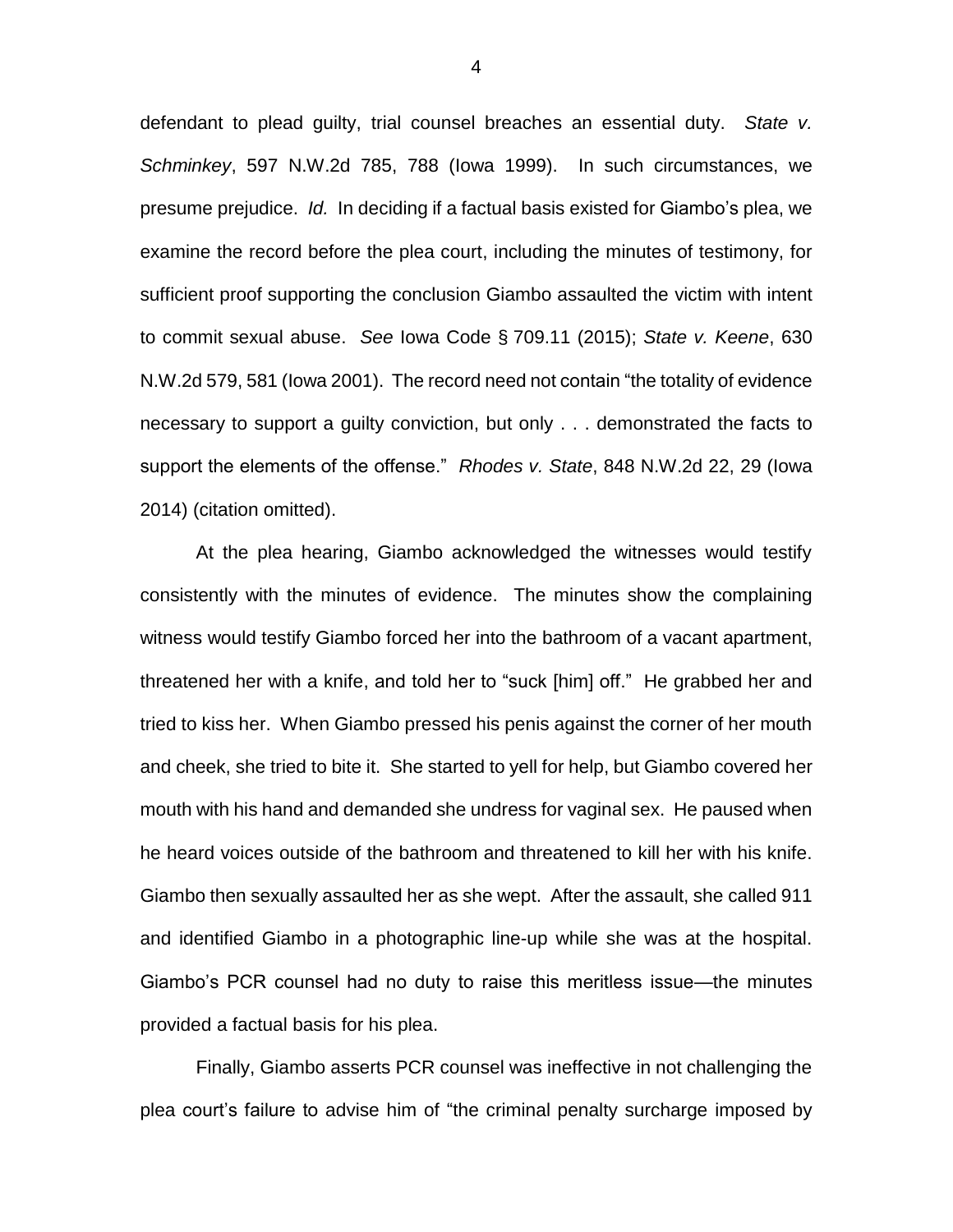Iowa Code section 911.1 or the sexual abuse victim surcharge imposed by Iowa Code section 911.2B." The State replies "there is no likelihood that Giambo would not have pleaded guilty but for being informed regarding a 35% surcharge of \$218."

A defendant pleading guilty has a right to be informed of surcharges levied on fines. *State v. Fisher*, 877 N.W.2d 676, 678 (Iowa 2016). The "circumstances underlying . . . [Giambo's] willingness to go to trial are facts that should be permitted to be more fully developed." *See State v. Gaston*, No. 16-1957, 2017 WL 4317310, at \*2 (Iowa Ct. App. Sept. 27, 2017) (quoting *State v. Delacy*, No. 16-0827, 2017 WL 1735684, at \*4 (Iowa Ct. App. May 3, 2017)); *accord State v. Iddings*, No. 15-1597, 2017 WL 2464049, at \*5 (Iowa Ct. App. June 7, 2017); *State v. Bascom*, No. 15-2173, 2017 WL 1733115, at \*1 (Iowa Ct. App. May 3, 2017); *State v. Taylor*, No. 16-0762, 2017 WL 1735682, at \*1–2 (Iowa Ct. App. May 3, 2017). Accordingly, we preserve this claim for the possibility of an additional postconviction proceeding. *See Fetters v. State*, No. 03-1088, 2004 WL 793729, at \*3 (Iowa Ct. App. Apr. 14, 2004) (finding record inadequate and preserving claims of ineffective assistance of PCR trial counsel).

#### **AFFIRMED.**

Danilson, C.J., concurs; McDonald, J., partially dissents.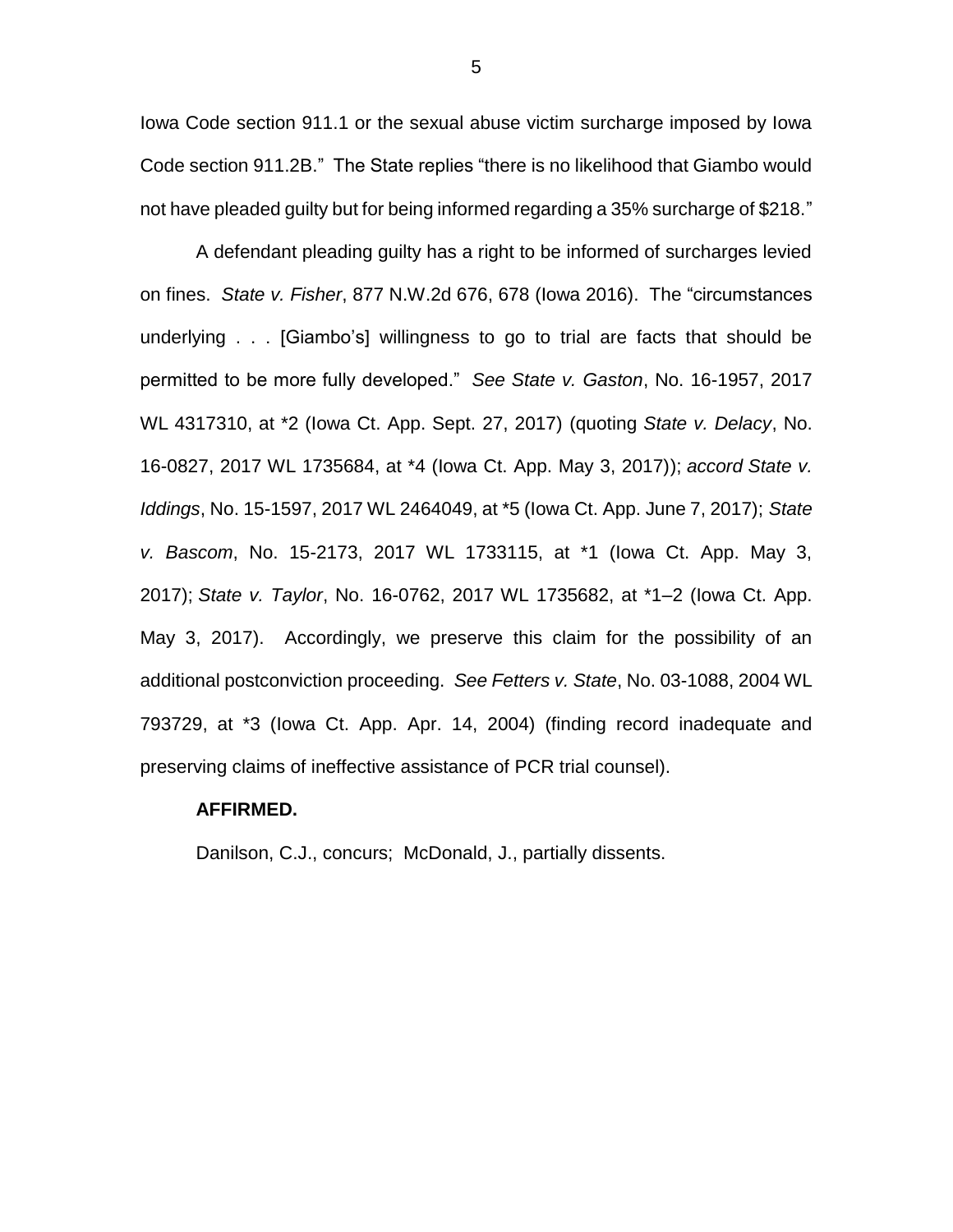**MCDONALD, Judge** (dissenting in part).

I concur in the majority's resolution of Giambo's claims except Giambo's claim of ineffective assistance of postconviction counsel in failing to challenge the adequacy of the plea colloquy as it related to the provision of information regarding applicable surcharges. I would deny that claim on the merits. I thus concur in part and dissent in part.

Iowa Code chapter 822 (2105) creates a statutory procedure for "[a]ny person who has been convicted of, or sentenced for, a public offense" to seek postconviction relief. Iowa Code § 822.2. "[P]ostconviction relief proceedings are not criminal proceedings, but rather are civil in nature and are triable at law to the court." *Jones v. State*, 479 N.W.2d 265, 269 (Iowa 1991) (emphasis in original omitted). As with any civil proceeding, postconviction-relief proceedings are subject to rules regarding the timely and prompt presentation of claims. For example, the statute provides for a three-year statute of limitations. *See* Iowa Code § 822.3. By way of another example, the statute contains a claim-preclusion provision. Specifically, Iowa Code section 822.8 provides:

All grounds for relief available to an applicant under this chapter must be raised in the applicant's original, supplemental or amended application. Any ground finally adjudicated or not raised, or knowingly, voluntarily, and intelligently waived in the proceeding that resulted in the conviction or sentence, or in any other proceeding the applicant has taken to secure relief, may not be the basis for a subsequent application, unless the court finds a ground for relief asserted which for sufficient reason was not asserted or was inadequately raised in the original, supplemental, or amended application.

*Cf. Pavone v. Kirke*, 807 N.W.2d 828, 835 (Iowa 2011) (stating the doctrine of claim preclusion holds "a valid and final judgment on a claim bars a second action on the

6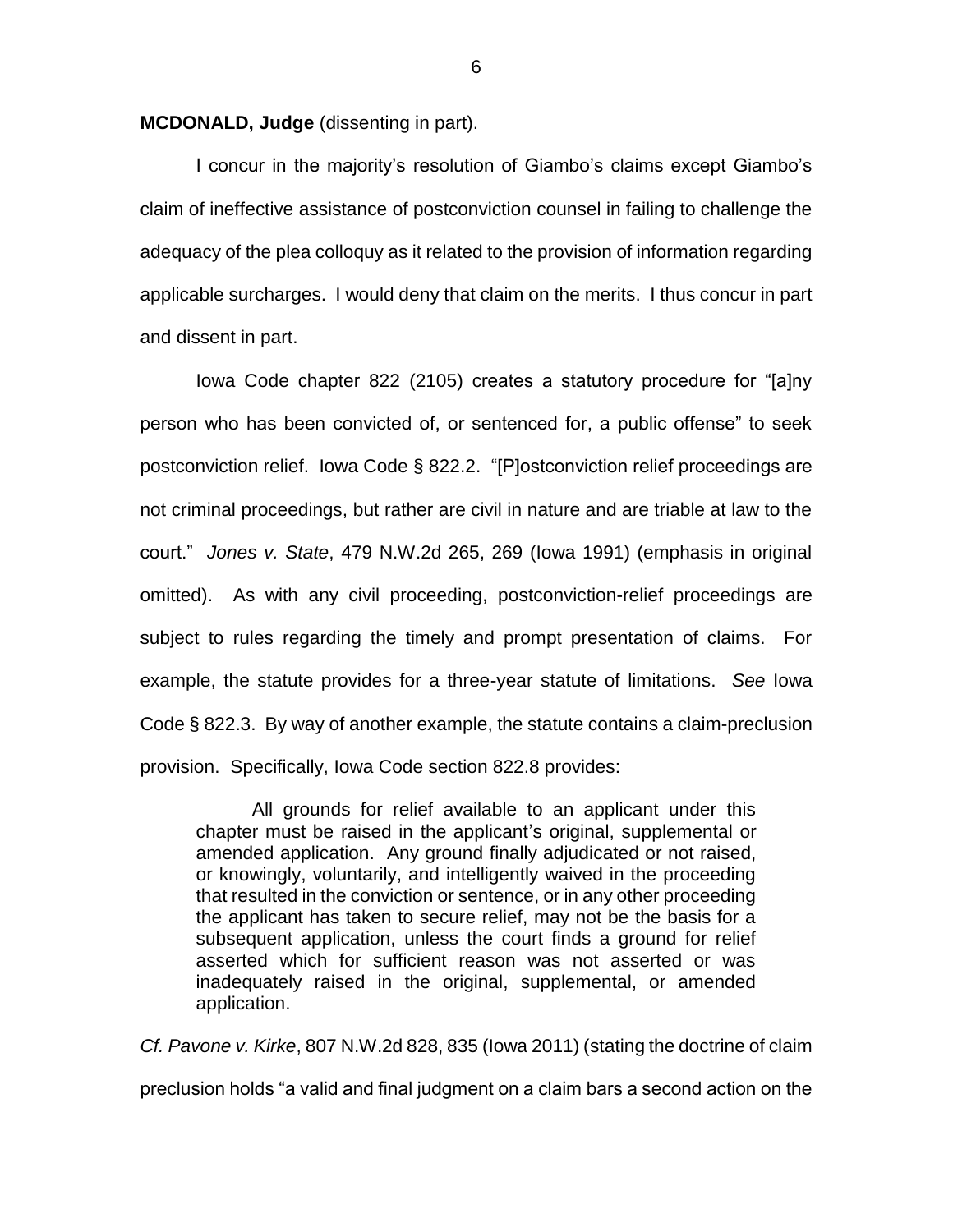adjudicated claim or any part thereof" and "claim preclusion will apply not only to matters actually determined in an earlier action but to all relevant matters that could have been determined").

With respect to the claim preclusion provision, the supreme court had interpreted this provision "to require a postconviction-relief applicant to raise any ineffective-assistance claims on direct appeal or 'show sufficient reasons why any ground for relief asserted in a postconviction relief petition was not previously asserted on direct appeal.'" *State v. Johnson*, 784 N.W.2d 192, 196 (Iowa 2010) (citation omitted). If the postconviction-applicant failed "to prove a sufficient reason for failing to raise a claim on direct appeal, he [was] precluded from asserting the claim in a postconviction proceeding." *Id.* Not only did the supreme court require an applicant to present a claim of ineffective assistance of counsel on direct appeal, it required the defendant to make a showing "supporting the legitimacy of the claim." *Id.* Specifically:

To preserve claims of ineffective assistance of counsel for postconviction review, a defendant must make some minimal showing from which this court can assess the potential viability of his or her claim. Such a showing should not only demonstrate some need for further development of the record, but should indicate why the challenged actions are believed to have been ineffective and what prejudice is likely to have resulted from them. The bald assertion that certain acts constitute ineffective assistance of counsel will be insufficient to preserve the question for postconviction proceedings.

*Id.*

In 2004, the legislature abrogated the caselaw that required a defendant to raise a claim of ineffective assistance of counsel on direct appeal to preserve the claim for postconviction-relief proceedings. The new provision provided: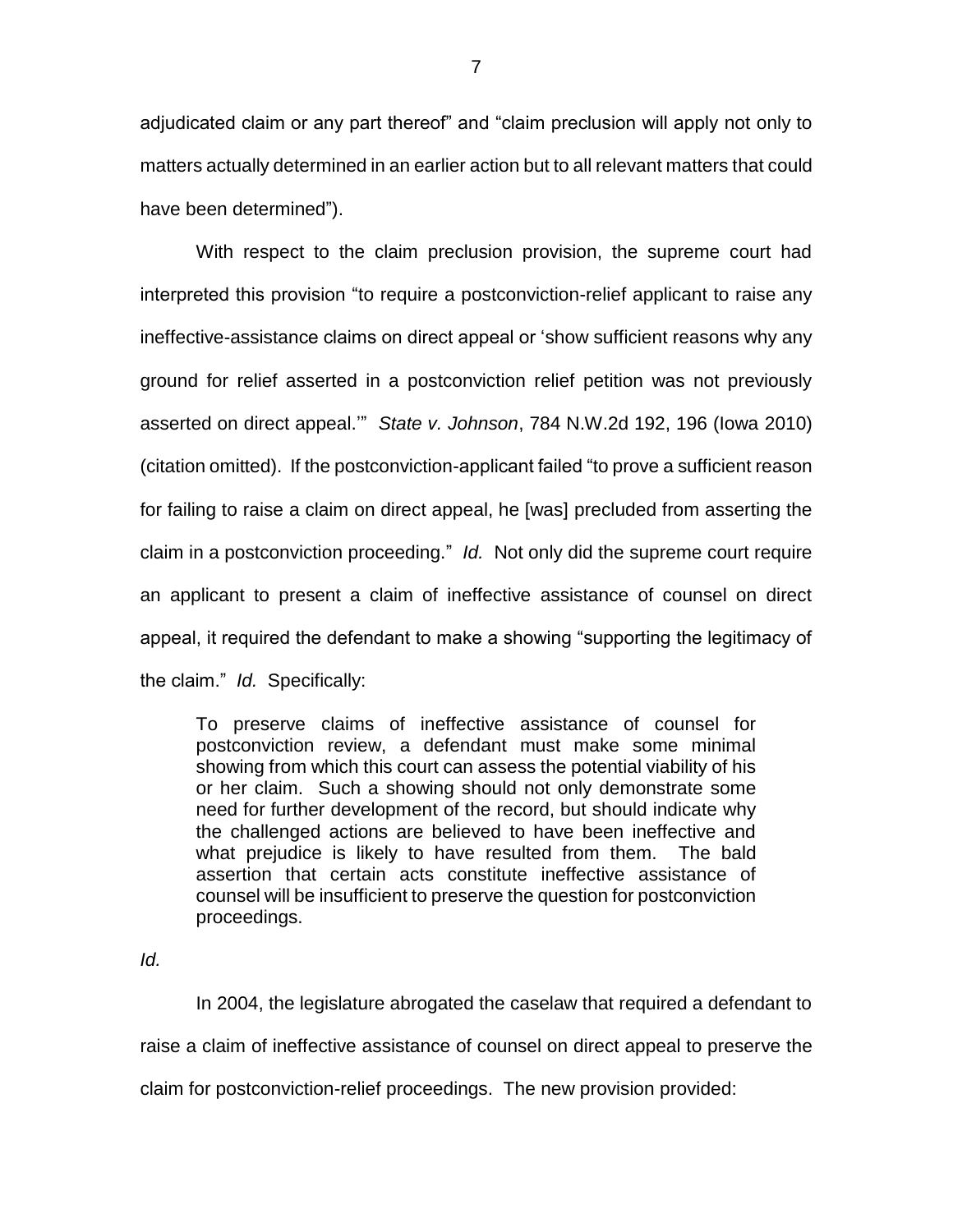1. An ineffective assistance of counsel claim in a criminal case shall be determined by filing an application for postconviction relief pursuant to chapter 822, except as otherwise provided in this section. The claim need not be raised on direct appeal from the criminal proceedings in order to preserve the claim for postconviction relief purposes.

2. A party may, but is not required to, raise an ineffective assistance claim on direct appeal from the criminal proceedings if the party has reasonable grounds to believe that the record is adequate to address the claim on direct appeal.

3. If an ineffective assistance of counsel claim is raised on direct appeal from the criminal proceedings, the court may decide the record is adequate to decide the claim or may choose to preserve the claim for determination under chapter 822.

Iowa Code § 814.7. In *Johnson*, the supreme court recognized this provision abrogated "the preservation requirement as it applied to direct appeals." *Johnson*, 784 N.W.2d at 197. The *Johnson* court also recognized the statutory change eliminated the requirement that the defendant on direct appeal "make any particular record in order to preserve the claim for postconviction relief." *Id.* at 198. In making this latter determination, the supreme court overruled cases to the contrary. *See id.*

In this case, Giambo raises a claim of ineffective assistance of postconviction counsel. There is no constitutional right to postconviction relief, postconviction counsel, or the effective assistance of postconviction counsel. *See Williams v. Pennsylvania*, 136 S. Ct. 1899, 1921 (2016) (Thomas, J., dissenting); *Montgomery v. Louisiana*, 136 S. Ct. 718, 746 (2016) (Thomas, J., dissenting) ("Because the Constitution does not require postconviction remedies, it certainly does not require postconviction courts to revisit every potential type of error."); *Coleman v. Thompson*, 501 U.S. 722, 752 (1991) ("There is no constitutional right to an attorney in state post-conviction proceedings. Consequently, a petitioner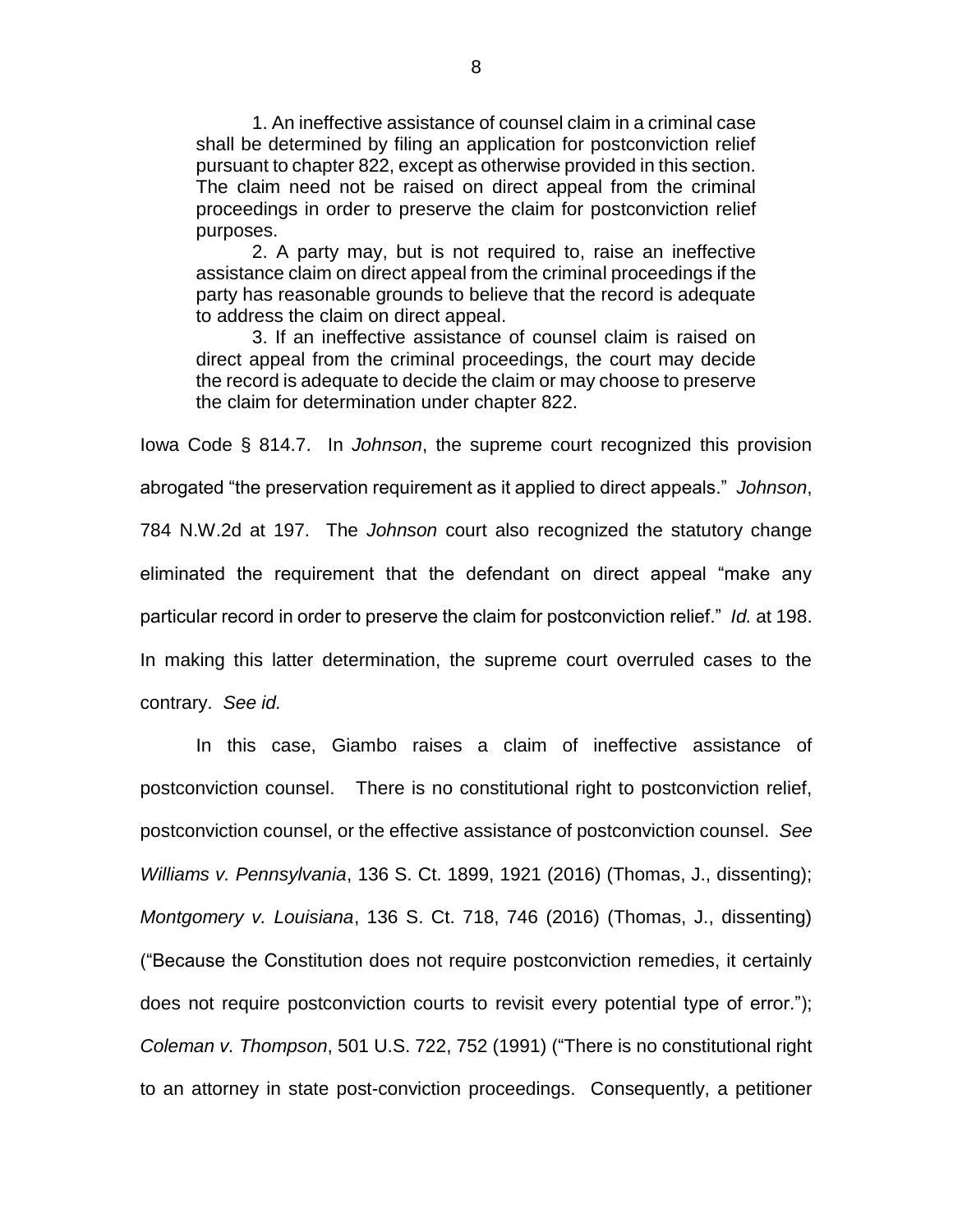cannot claim constitutionally ineffective assistance of counsel in such proceedings."); *Pennsylvania v. Finley*, 481 U.S. 551, 555 (1987) ("We have never held that prisoners have a constitutional right to counsel when mounting collateral attacks upon their convictions, and we decline to so hold today. Our cases establish that the right to appointed counsel extends to the first appeal of right, and no further."). However, the supreme court has recognized a statutory right to counsel in chapter 822 proceedings and a corresponding statutory right to the effective assistance of postconviction counsel. *See Dunbar v. State*, 515 N.W.2d

12, 15 (Iowa 1994).

 $\overline{a}$ 

With respect to a claim of ineffective assistance of postconviction counsel raised on appeal from an adverse judgment in a postconviction-relief proceeding, to the extent such a claim can be "preserved" for subsequent rounds of postconviction-relief proceedings,<sup>1</sup> the applicant is still required to make a particularized showing of a viable claim. This requirement was set forth in *Dunbar*.

 $<sup>1</sup>$  There is no statutory authority to preserve a claim of ineffective assistance of</sup> postconviction counsel. *See Moody v. State*, No. 16-1465, 2017 WL 4843182, at \*4 (Iowa Ct. App. Oct. 25, 2017) (McDonald, J., concurring specially); *Moore v. State*, No. 15-1779, 2017 WL 2461427, at \*13 (Iowa Ct. App. June 7, 2017) ("Because a postconviction-relief proceeding is a civil proceeding rather than a 'criminal proceeding,' section 814.7(3) is inapplicable here. We thus have no authority to 'preserve' a claim of ineffective assistance of postconviction counsel. [The applicant] may file another application for postconviction relief and assert this or any other claim. The timeliness and propriety of any such application, claim, or claims would be governed by chapter 822."); *Cole v. State*, No. 15- 0344, 2016 WL 7395722, at \*2 (Iowa Ct. App. Dec. 21, 2016) (declining to "preserve" claim of ineffective assistance of postconviction counsel on the ground there is statutory authority to do so). The lack of statutory authority to "preserve" such a claim does not necessarily mean the applicant would be precluded from presenting such a claim in a second or subsequent application for postconviction relief. The ineffective assistance of postconviction counsel might constitute "sufficient cause" within the meaning of section 822.8 to excuse the failure to present the claim in an earlier proceeding. *See Dunbar*, 515 N.W.2d at 14.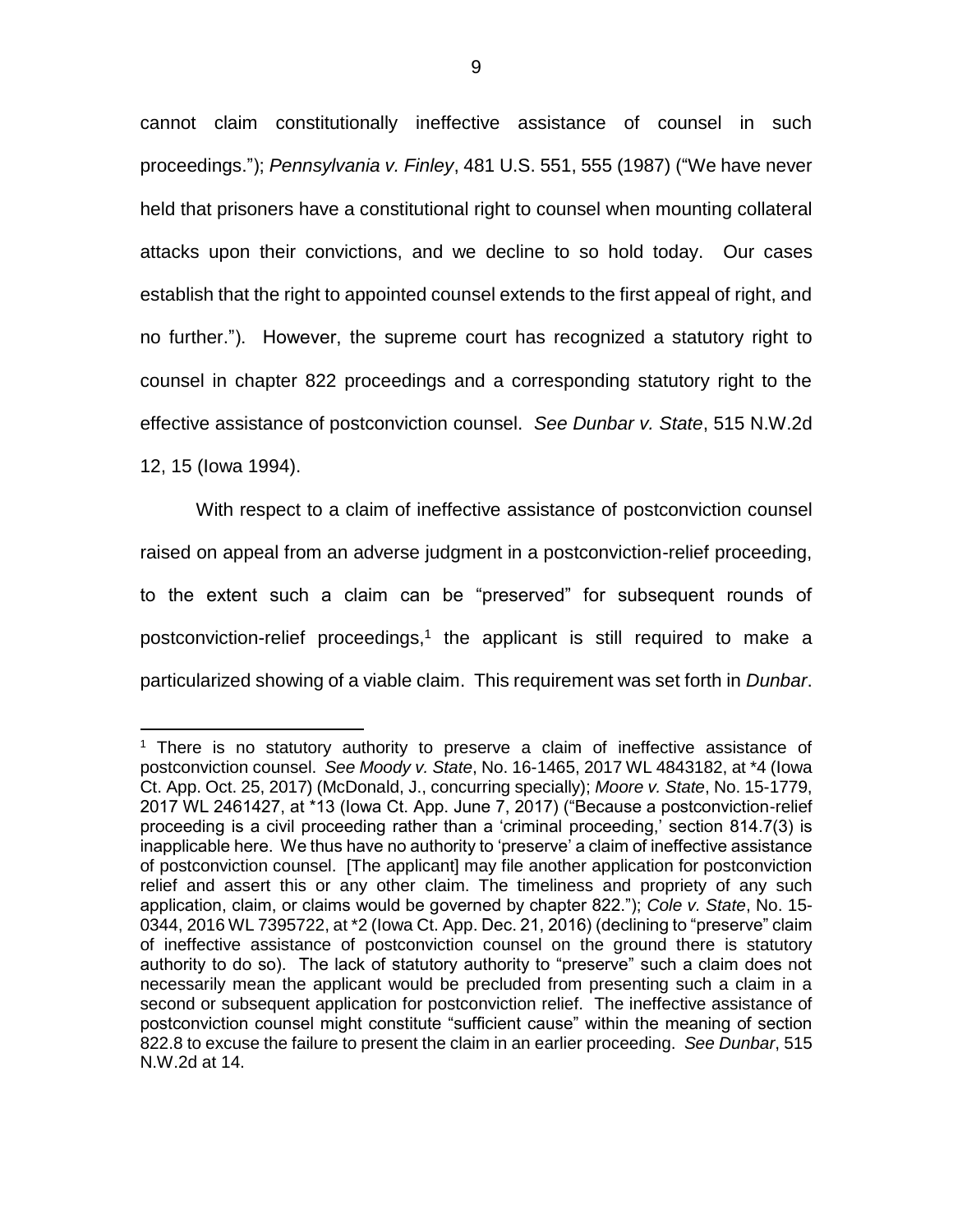*See id.* (declining to preserve claim where the allegations were "too general" and where the applicant failed to articulate particular prejudice). Section 814.7 did not abrogate the *Dunbar* requirement with respect to appeals from postconvictionrelief proceedings because section 814.7 related only to claims on "direct appeal from the criminal proceedings." Nor did *Johnson* overrule or otherwise limit *Dunbar*. *See Johnson*, 784 N.W.2d at 197 (noting *Dunbar* applied a "similar specificity requirement" to preserve a claim of ineffective assistance of postconviction counsel). To the contrary, the *Johnson* court very specifically held section 814.7 eliminated only the requirement for a heightened showing in the context of a direct appeal:

Upon our examination of this issue, we overrule our holding . . . that a defendant is required to demonstrate the potential viability of any ineffective-assistance claim *raised on direct appeal* in order to preserve the claim for postconviction relief. We think it would be inconsistent with the rule that a defendant is not required to raise ineffective-assistance claims *on direct appeal* in order to preserve such claims for postconviction relief, yet hold that such claims cannot be preserved when they are raised in a general or conclusory manner *on direct appeal*. Moreover, section 814.7(3) clearly gives the appellate court only two choices when an ineffective-assistance claim is raised *on direct appeal*: (1) "decide the record is adequate to decide the claim," or (2) "choose to preserve the claim for determination under chapter 822." Iowa Code § 814.7(3). Based on the provisions of section 814.7, we hold defendants are no longer required to raise ineffective-assistance claims *on direct appeal*, and when they choose to do so, they are not required to make any particular record in order to preserve the claim for postconviction relief.

*Id.* at 198 (emphases added). The preservation of this heightened requirement with respect to claims of ineffective assistance of postconviction counsel advances a legitimate interest in the finality of criminal convictions. Otherwise, it's just